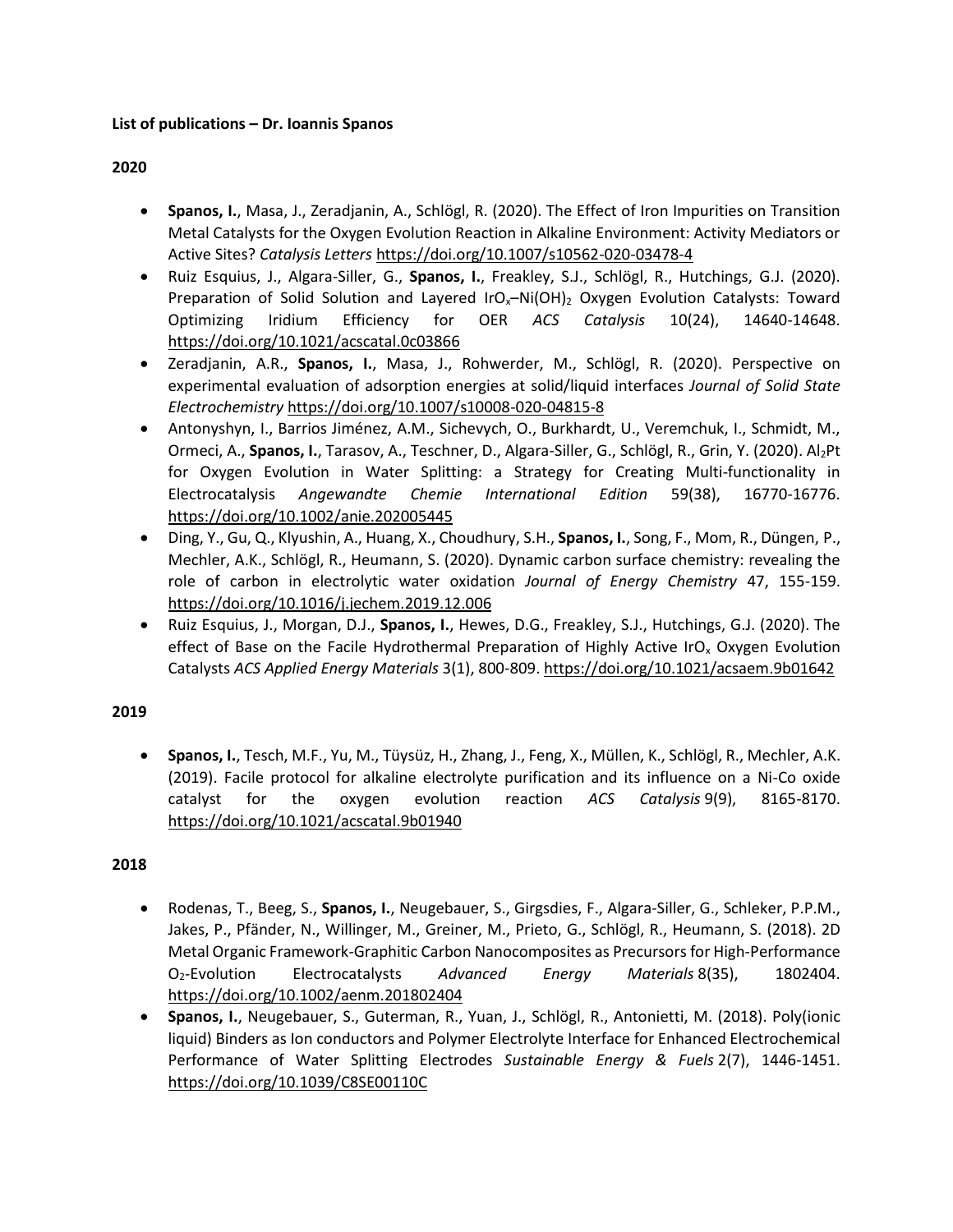• Düngen, P., Greiner, M., Böhm, K.H., **Spanos, I.**, Huang, X., Auer, A.A., Schlögl, R., Heumann, S. (2018). Atomically dispersed vanadium oxides on multiwalled carbon nanotubes via atomic layer deposition: A multiparameter optimization *Journal of Vacuum Science & Technology A* 36(1), 01A126[. https://doi.org/10.1116/1.5006783](https://doi.org/10.1116/1.5006783)

**2017**

• **Spanos, I.**, Auer, A.A., Neugebauer, S., Deng, X.H., Tüysüz, H., Schlögl, R. (2017). Standardized Benchmarking of Water Splitting Catalysts in a Combined Electrochemical Flow Cell/Inductively Coupled Plasma-Optical Emission Spectrometry (ICP-OES) Setup *ACS Catalysis* 7(6), 3768-3778. <https://doi.org/10.1021/acscatal.7b00632>

**2016**

• Auer A.A., Cap S., Antonietti M., Cherevko S., Deng X., Papakonstantinou G., Sundmacher K., Brüller S., Antonyshyn I., Dimitratos N., Davis R.J., Böhm K.-H., Fechler N., Freakley S., Grin Y., Gunnoe B.T., Haj-Hariri H., Hutchings G., Liang H., Mayrhofer K.J.J., Müllen K., Neese F., Ranjan C., Sankar M., Schlögl R., Schüth F., **Spanos I.**, Stratmann M., Tüysüz H., Vidakovic-Koch T., Yi Y., Zangari G. (2016). MAXNET Energy - Focusing Research in Chemical Energy Conversion on the Electrocatlytic Oxygen Evolution *Green* 5(1-6), 7-21.<http://doi.org/10.1515/green-2015-0021>

### **2015**

- Speder, J., **Spanos, I.**, Zana, A., Kirkensgaard, J.J.K., Mortensen, K., Altmann L., Bäumer, M., Arenz, M. (2015). From single crystal model catalysts to systematic studies of supported nanoparticles *Surface Science* 631, 278-284.<https://doi.org/10.1016/j.susc.2014.05.024>
- **Spanos, I.**, Dideriksen, K., Kirkensgaard, J.J.K., Jelavic, S., Arenz, M. (2015). Structural disordering of de-alloyed Pt bimetallic nanocatalysts: the effect on oxygen reduction reaction activity and stability *Physical Chemistry Chemical Physics* 17(42), 28044-28053. <https://doi.org/10.1039/C4CP04264F>

# **2014**

- Speder, J., Zana, A., **Spanos, I.**, Kirkensgaard, J.J.K., Mortensen, K., Hanzlik, M., Arenz, M. (2014). Comparative degradation study of carbon supported proton exchange membrane fuel cell electrocatalysts – The influence of the platinum to carbon ratio on the degradation rate *Journal of Power Sources* 261, 14-22[. https://doi.org/10.1016/j.jpowsour.2014.03.039](https://doi.org/10.1016/j.jpowsour.2014.03.039)
- Spanos, I., Pelegrín Rellán, C., Altmann, L., Bäumer, M., Arenz, M. (2014). Pt<sub>x</sub>Co<sub>1−x</sub> alloy NPs prepared by colloidal tool-box synthesis: The effect of de-alloying on the oxygen reduction reaction activity *International Journal of Hydrogen Energy* 39(17), 9143-9148. <https://doi.org/10.1016/j.ijhydene.2014.03.199>
- **Spanos, I.**, Kirkensgaard, J.J.K., Mortensen, K., Arenz, M. (2014). Investigating the activity enhancement on PtxCo1−x alloys induced by a combined strain and ligand effect *Journal of Power Sources* 245, 908-914[. https://doi.org/10.1016/j.jpowsour.2014.03.039](https://doi.org/10.1016/j.jpowsour.2014.03.039)